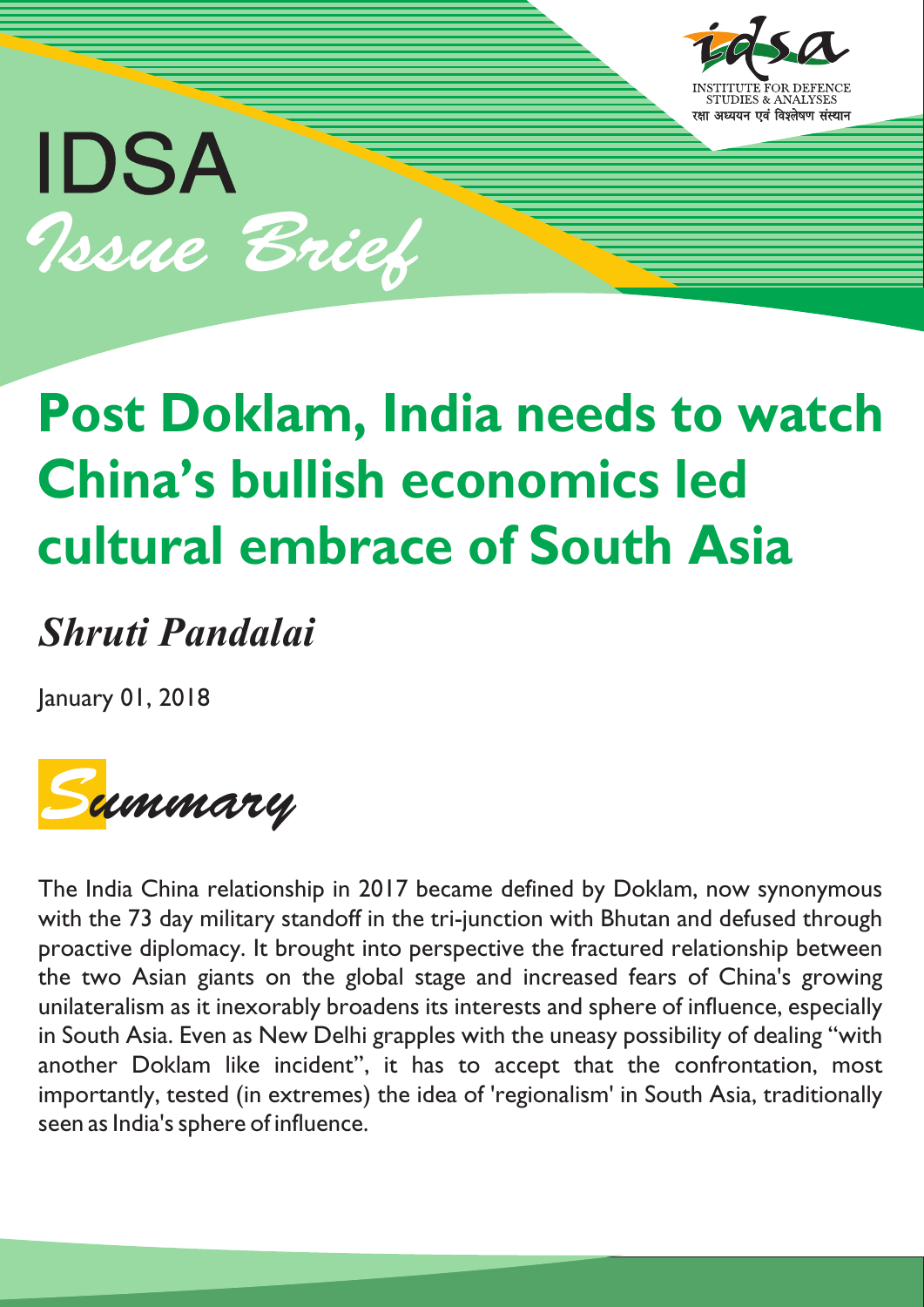The India China relationship in 2017 became defined by [Doklam,](http://economictimes.indiatimes.com/news/defence/doklam-standoff-a-look-at-key-background-of-the-dispute/articleshow/59748578.cms) now synonymous with the 73 day military standoff (between June and August 2017) in the tri-junction with Bhutan and defused through proactive diplomacy. It brought into perspective the fractured relationship between the two Asian giants on the global stage and increased fears of China's growing unilateralism as it inexorably broadens its interests and sphere of influence, especially in South Asia.

Much water has flowed under the bridge since then. In the [talks](http://indiatoday.intoday.in/story/doklam-was-a-serious-test-of-ties-chinese-foreign-minister-tells-sushma-swaraj/1/1108229.html) held between Foreign Minister Sushma Swaraj and her Chinese counterpart Wang Yi, they agreed that Doklam proved that rebuilding of "mutual trust" and improved "strategic communication" were imperative. The two countries decided to work afresh on confidence building measures to manage border flare ups in the 20th [round](http://www.mea.gov.in/press-releases.htm?dtl/29232/20th+Meeting+of+the+Special+Representatives+of+India+and+China+December+22+2017) of talks between special representatives on the border issue. In fact, soon after Doklam, when President Xi and Prime Minister Modi met at the BRICS summit in Xiamen, China's Ambassador to India, Luo Zhaohui, [wrote](http://www.thehindu.com/opinion/op-ed/turn-the-page-to-a-new-chapter/article19729682.ece) in *The Hindu*, pressing for a "Treaty of Good-Neighbourliness and Friendly Cooperation", to ensure that "China-India relations do not derail, confront, or go out of control, and make the Himalayan region a new highland for Asia's development." It is a line few in New Delhi will find problematic, but many will suspect. For most Indian observers, rarely have China's assuring pronouncements matched its actions.

The trajectory of India-China relations in 2018 is still weighed down by news of [1,800](https://timesofindia.indiatimes.com/india/in-first-winter-stay-1800-chinese-troops-camping-at-doklam/articleshow/62014175.cms) Chinese troops [camping](https://timesofindia.indiatimes.com/india/in-first-winter-stay-1800-chinese-troops-camping-at-doklam/articleshow/62014175.cms) at Doklam, sporadic reports about the [diversion](http://www.livemint.com/Opinion/ZPKM8YtCV8Je6sNs0VzScK/Is-China-muddying-Brahmaputra-waters.html) of the Yarlung Tsangpo, the upper stream of the Brahmaputra river and the polluting of its waters as it enters Arunachal Pradesh, and the 'wars' being fought in newsrooms of both countries, with the latest salvo coming from the Chinese defence [spokesperson](https://economictimes.indiatimes.com/news/defence/india-should-control-its-border-troops-chinese-military/articleshow/62282633.cms) stating "India should control its border troops" to avoid a repeat of Doklam. This warning ties in with the [assessment](http://www.dnaindia.com/analysis/column-how-xi-exercises-complete-control-over-chinese-polity-2561379) in New Delhi of the threat of a future military confrontation with China, especially since President Xi's message to the People's Liberation Army at the all-important , 19th National Congress of the Communist Party of China was "to become a [modern](http://www.dnaindia.com/analysis/column-how-xi-exercises-complete-control-over-chinese-polity-2561379) fighting force by 2035, the world's best military force by 2050; and, intensify its combat [readiness](http://www.dnaindia.com/analysis/column-how-xi-exercises-complete-control-over-chinese-polity-2561379) by focusing on how to win wars." New Delhi has indeed read [between](http://www.dnaindia.com/analysis/column-how-xi-exercises-complete-control-over-chinese-polity-2561379) the lines.

Even as New Delhi grapples with the uneasy predictability of dealing "with another Doklam like incident" it has to accept that the confrontation, most importantly, tested (in extremes) the idea of 'regionalism' in South Asia, traditionally seen as India's sphere of influence. The impact of shrewd Chinese investments in the neighbourhood, re-energised by the grand "One Belt One Road" (OBOR) project, is steadily changing the geopolitics of the region. "Creditor [imperialism"](https://www.project-syndicate.org/commentary/china-sri-lanka-hambantota-port-debt-by-brahma-chellaney-2017-12) and "[sharp](https://www.economist.com/news/leaders/21732524-china-manipulating-decision-makers-western-democracies-best-defence) [power"](https://www.economist.com/news/leaders/21732524-china-manipulating-decision-makers-western-democracies-best-defence) are some of the many terms being used to describe how China is spreading its influence. On the ground it is increasingly evident that China, through its economic bullishness, is trying to impose itself culturally in South Asia, and this should worry India more than the military brinksmanship. Because shared culture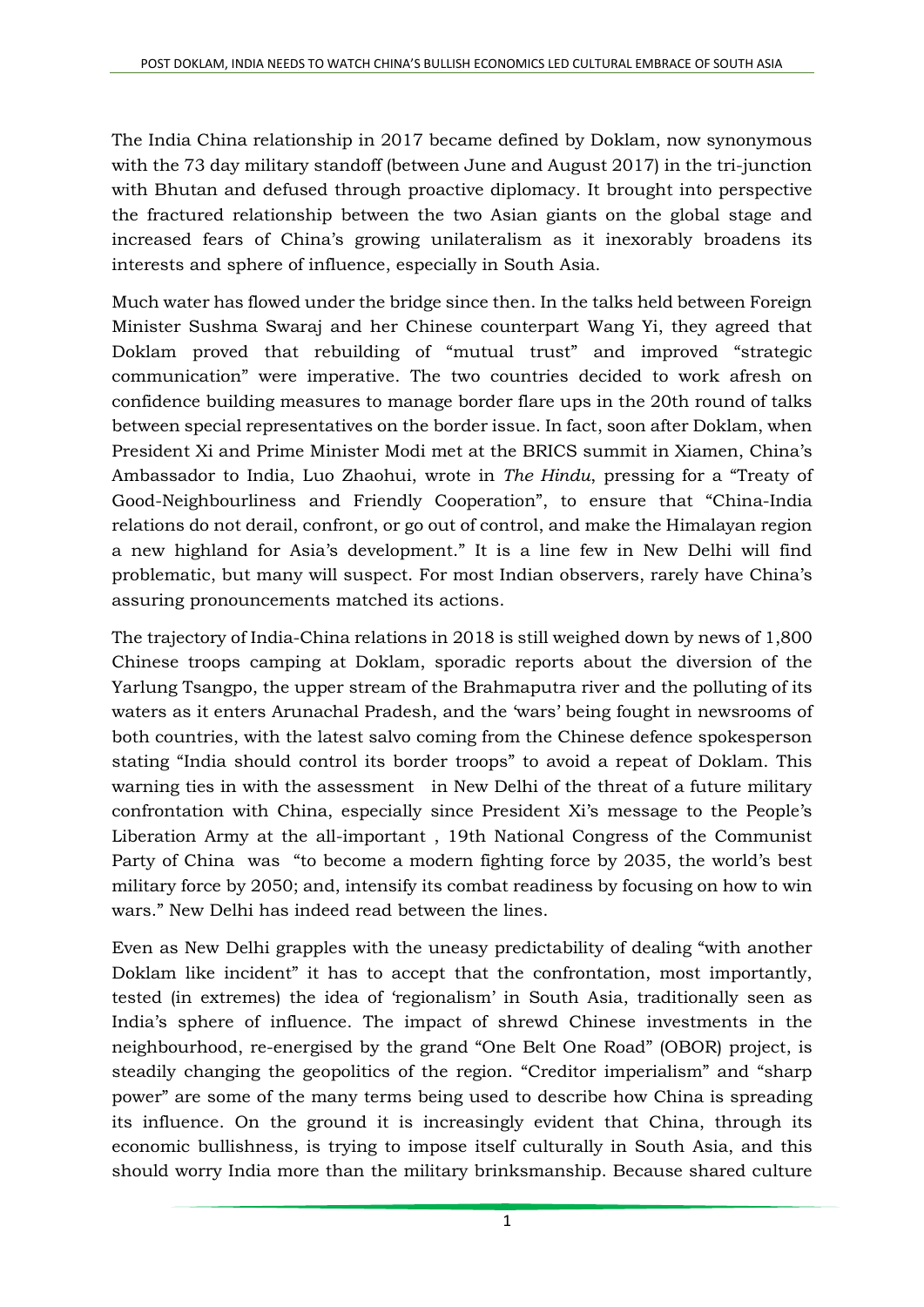and history have always been the links that legitimized India's status as a natural leader of South Asia.

#### **Notes from Colombo: China's bullish economic push comes with a calculated Cultural Embrace**

At the peak of the Doklam crisis, I found myself in Sri Lanka for an academic exchange. Interestingly, my impressions of how Sri Lanka dealt with the "Chinese debt trap" came more from anecdotes and frank opinions exchanged with locals: taxi drivers, tuk tuk operators and shop owners; than from academic discussions. The extent of Chinese inroads into Colombo is obvious in the streets, where you spot spas that have hoardings only spelled out in Mandarin, in souvenir shops where Chinese tourists outnumber other nationalities and in the advertisements for [scholarship](http://news.xinhuanet.com/english/2017-08/02/c_136494319.htm) for Sri Lankan students to study in China, to help "develop their country when they return" by joining "infrastructure projects funded by China".

I was intrigued when the tuk tuk driver, doubling up as a tour guide, told me that if I wanted to see the "real Colombo", we had to "leave China town", where, according to him, my hotel was located. There was no sarcasm in his tone, he was just stating facts. In fact, he generously pointed out to the many 5-star and 7 star projects including the Shangri-La Hotel, coming up as part of the Colombo Port city project, which is funded at US \$ 1.4 billion by the [Chinese.](http://www.chinadaily.com.cn/business/2017-04/08/content_28843049.htm) While he complained about how



*The Seema Malaka Temple, an extension of the famous Gangaramaya Temple in Colombo. Picture taken by author.*

Chinese workers were all over the area, he also sympathised at the hectic pace of construction they had to keep up with after [delays](http://in.reuters.com/article/sri-lanka-china-portcity-idINKCN10D18B) halted the project due to local protests. His commentary was insightful about how locals perceived "the Chinese imposition" and their assessment of the payoffs.

Our first stop was the famed Buddhist Templ[e,](http://gangaramaya.com/) [Gangaramaya,](http://gangaramaya.com/) which is known for its confluence of Sri Lankan, Thai, Indian, and Chinese architecture and is one of the most important and oldest temples of Sri Lanka. It extends its complex to host a library and a museum and then further down the road to the serene Seema Malaka Temple, which sits in the middle of the Beira Lake and serves as a meditation centre. "It is where PM Modi offered his respects in May', added my local guide helpfully. (Modi was the chief guest at the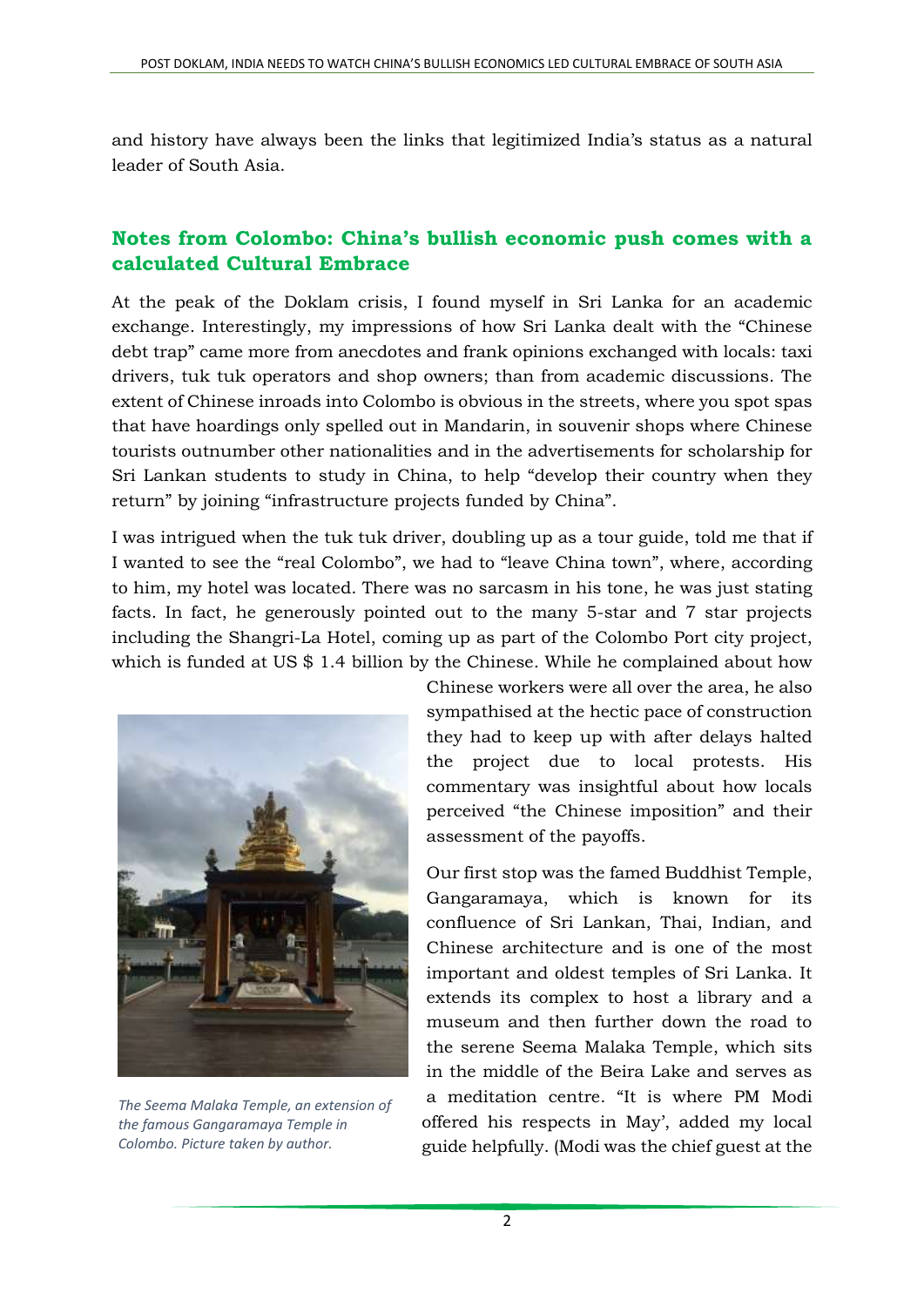UN-recognised 14th International Vesak Day in May 2017 meant to mark the birth, enlightenment and passing away of Lord Buddha).

Yet, what caught my attention was the entrance to the Gangaramaya temple complex that also houses the museum and library. It is guarded by large statues of Chinese warriors, identified as *General Guan Yu* by my guide, and said to be an object of



*Entrance of the famous Buddhist Temple Gangaramaya, in Colombo guarded by large stat-ues of Chinese warriors, identified as General Guan Yu by the local guide and an object of worship for the Chinese Confucius, Buddhist and Tao traditions. Picture taken by author in August 2017.*

worship for the Chinese Confucius, Buddhist and Tao traditions. According to [China](http://twistedsifter.com/2016/07/china-unveils-statue-of-deified-general-guan-yu-jingzhou/) [Daily,](http://twistedsifter.com/2016/07/china-unveils-statue-of-deified-general-guan-yu-jingzhou/) Guan Yu was a prominent historical figure in Chinese history, and was a famous general during the Three Kingdoms period. The general was later deified in Chinese culture and is reverently referred to as Guan Gong or Guan Di and has come to [symbolize](http://twistedsifter.com/2016/07/china-unveils-statue-of-deified-general-guan-yu-jingzhou/) brotherhood, integrity, loyalty and righteousness. There are many statues of the general within the temple complex, along with idols of Hindu deities like Lord Ganesha, Goddess Lakshmi and Lord Nataraja. There is an entire museum cluttered with artefacts predominantly from China alongside collectibles from South and South East Asia.

There is also a "fully equipped Buddha Chamber constructed by a devotee from Quanzhou in China", advertised prominently for

tourists. Since there are no explanatory plaques on how these collections came about, except that they belong to the collection of the Temple priest, one had to rely upon the guide's limited inputs.

My tuk tuk driver pointed out that the statues had been around for a while and added with a shrug "Madam, China has so much money they can do what they want." There is no escaping this truth for India. **S**enior colleagues in Colombo's strategic community, however, nuanced this argument in informal chats. They reminded me that Sri Lanka is a proud, independent nation, which has acted in its best interests and balanced its relationship with New Delhi and assuaged its concerns while trying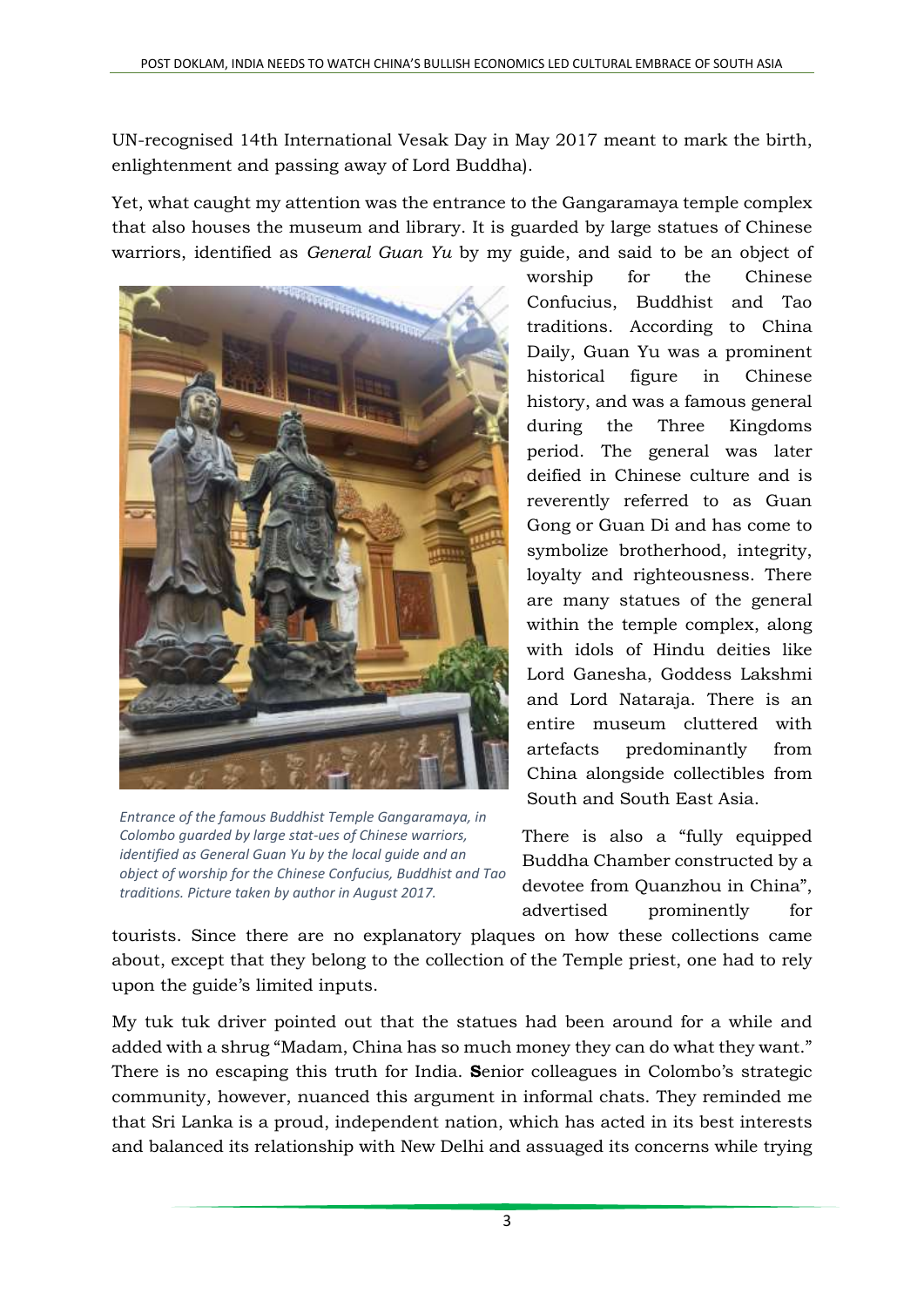to secure the best deal from Beijing for its economic turnaround. However, one expert pointed out that "one can't hold on to nostalgia in relationships, the ground is shifting with the next generation, because of the systematic cultivation by Beijing of the political ,military and business elite." China's push to insert itself culturally into South Asia and give roots to its influence beyond the economic arena can be understood through its efforts to make inroads into the" Buddhist project in South Asia". The Belt and Road, it has been [argued,](https://thewire.in/133670/india-china-buddhist/) needs to be seen in this context.



*Picture of "fully equipped Buddha Chamber constructed by a devotee from Quanzhou in China", advertised prominently for tourists. Picture taken by author in August 2017.*

#### **"OBOR - China's spiritual project in Asia"**

This experience made me recall a conversation with a former Ambassador and senior colleague at IDSA, P. Stobdan. He has often [articulated](https://thewire.in/133670/india-china-buddhist/) the idea that China is "rapidly developing a plan for a 'Buddhist globalisation' with its financial, political and marketing clout". He has argued that President Xi has been instrumental in putting Chinese Buddhism on the global stage since 2005 even before ascending to the apex of the Chinese leadership. Stating that China [controls](https://thewire.in/133670/india-china-buddhist/) the World Buddhist Sangha Council founded in Sri Lanka in 1966, Stobdan explains that the Chinese are helping to repair, renovate and resurrect Buddhist institutions across Asia. "Buddhist globalisation helps Beijing push its economic projects – religious diplomacy makes it easier for China to win economic and infrastructural projects in Myanmar, Sri Lanka, Nepal and elsewhere." He has provoked a debate in New Delhi by [describing](https://thewire.in/133670/india-china-buddhist/) the OBOR as nothing but the 'political geography of Buddhism' and spoken openly of how "China's ability to edge in on India's cultural influence has geopolitical benefits for Beijing."

This is reinforced by the fact that China's \$3 billion investment in Nepal is aimed at linking OBOR with Buddha's birthplace in Lumbini. Further, the Chinese hand in Pakistan's attempts to revive the ['Gandhara](http://www.dailypioneer.com/columnists/oped/beijings-hard-and-soft-touch.html) trail' by linking Lahore, Taxila and Peshawar as Buddhist pilgrimage routes cannot be missed. In fact, it has [been](https://thewire.in/83060/buddhism-soft-power-india-china/) [speculated](https://thewire.in/83060/buddhism-soft-power-india-china/) that it is on Beijing's insistence that, Islamabad sent [sacred](http://www.asiantribune.com/node/88974) Taxila relics to Sri Lanka for a public exposition during Vesak day (day of enlightenment of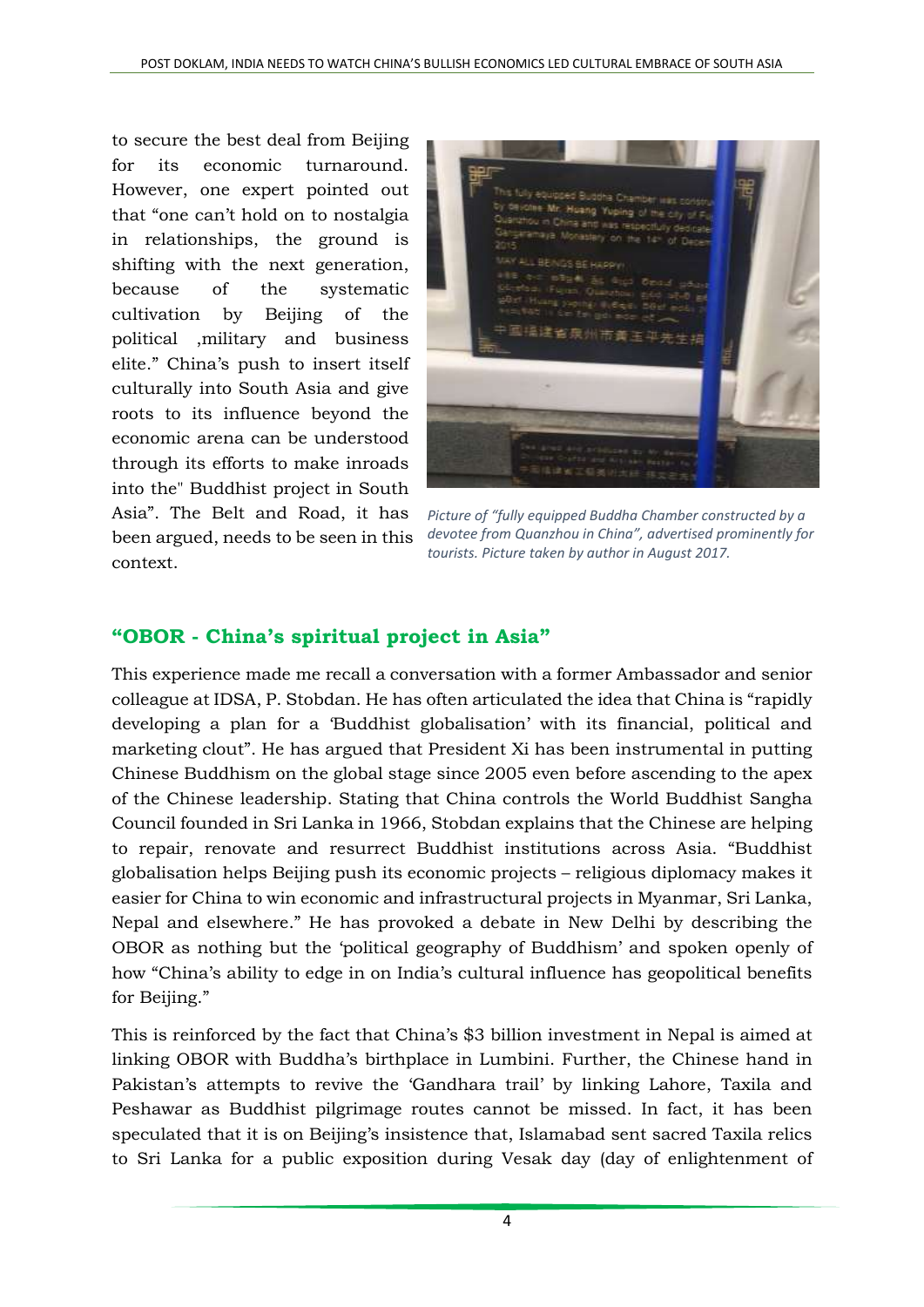Buddha) and even received a [delegation](https://www.dawn.com/news/1253257) of 40 high ranking Sri Lankan Buddhist monks scholars, led by Parliament Speaker Karu Jayasuriya, earlier this year.

India being the land of the Buddha, has never had to lay claims to its spiritual heritage, yet it certainly has felt the need to do more to reclaim its legacy. In 2011, Prime Minister Manmohan Singh's government hosted the first Global [Buddhist](http://indianexpress.com/article/opinion/editorials/chinesetakeaway-modis-buddhism/) [Congregation](http://indianexpress.com/article/opinion/editorials/chinesetakeaway-modis-buddhism/) and then joined hands with Myanmar in 2012 to convene a [conference](http://indianexpress.com/article/opinion/editorials/chinesetakeaway-modis-buddhism/) of [Buddhist](http://indianexpress.com/article/opinion/editorials/chinesetakeaway-modis-buddhism/) scholars in Yangon. From the beginning of his term in 2014, Prime Minister Modi has often evoked [Buddhism](http://indianexpress.com/article/opinion/editorials/chinesetakeaway-modis-buddhism/) in his diplomacy and outreach to leaders in the neighbourhood in Bhutan, Nepal and Sri Lanka and in building bridges with countries like Myanmar, Japan and Korea. However, as 2017 has proved, Modi's hopeful idea that "shared [heritage"](http://indianexpress.com/article/opinion/editorials/chinesetakeaway-modis-buddhism/) could smoothen tensions between Delhi and Beijing has not fructified.

#### **The "CPEC Biryani": A case for building cultural consensus in Pakistan**

If India needed more examples of China's attempts at cultural appropriation in South Asia, it need look no further than across the border. The Pakistani media was [abuzz](https://www.mangobaaz.com/so-the-shan-ad-went-viral-as-expected-and-pakistanis-had-a-lot-to-say/) with [comments](https://www.thenews.com.pk/latest/200452-Chinese-woman-wins-neighbours-hearts-with-Pakistani-biryani) and even criticism of what they labelled as the "CPEC [Biryani](https://www.youtube.com/watch?v=2AyfJj1qlJY&t=10s) ad" showcasing the all-weather Pakistan China Friendship. The roll out of the \$ 42-62 billion China Pakistan Economic Corridor has seen a an influx of Chinese [companies](http://tns.thenews.com.pk/chinese-arrived/#.WcfsF9MjGRs) and [expats](http://tns.thenews.com.pk/chinese-arrived/#.WcfsF9MjGRs) into the country, making sceptics fear that apart from issues of economic viability, [Pakistan](http://economictimes.indiatimes.com/news/defence/after-obor-gets-ready-pakistan-will-become-chinas-colony-s-akbar-zaidi/articleshow/59100114.cms) will soon become a Chinese colony.

The advertisement for a biryani masala, so carefully choreographed, seems to have all the answers for the critics of the CPEC. It opens in a wealthy neighbourhood in Lahore, with women going about their routine, as a Chinese expatriate observes them from her home. When her husband expresses concern and asks the wife if she has tried to make new friends in the city, she reminds him of the striking cultural differences as they dig their chopsticks into bowls of noodle soup. They continue to eat in silence when the wife has an idea. The following 45 seconds show the Chinese woman first shopping at the supermarket and then bustling in the kitchen as she follows a Biryani recipe translated to Mandarin. The advertisement cuts to the now headscarf-wearing Chinese protagonist carrying biryani in a bamboo steamer basket and crossing over to her neighbours. At the doorstep, she mumbles a soft "assalamu alaikum" leaving her Pakistani neighbour pleasantly surprised. The ladies of the house welcome her with quintessential warmth and cheek-pulling hospitality while praising the biryani made by their "Chini padosan" (Chinese neighbour). Wiping her tears away, the family matriarch soothes the overwhelmed protagonist by telling her that she is always welcome in their home." The timing of this advertisement was crucial, as Pakistani [economists](https://qz.com/1033028/china-pakistan-economic-corridor-cpec-the-growing-resentment-and-resistance-among-poor-pakistanis-can-cost-china-dearly/) point out that both Islamabad and Beijing are trying to ensure that 'burgeoning resistance', especially from the poor , who fear that CPEC is another attempt at land grabbing, does not flare up.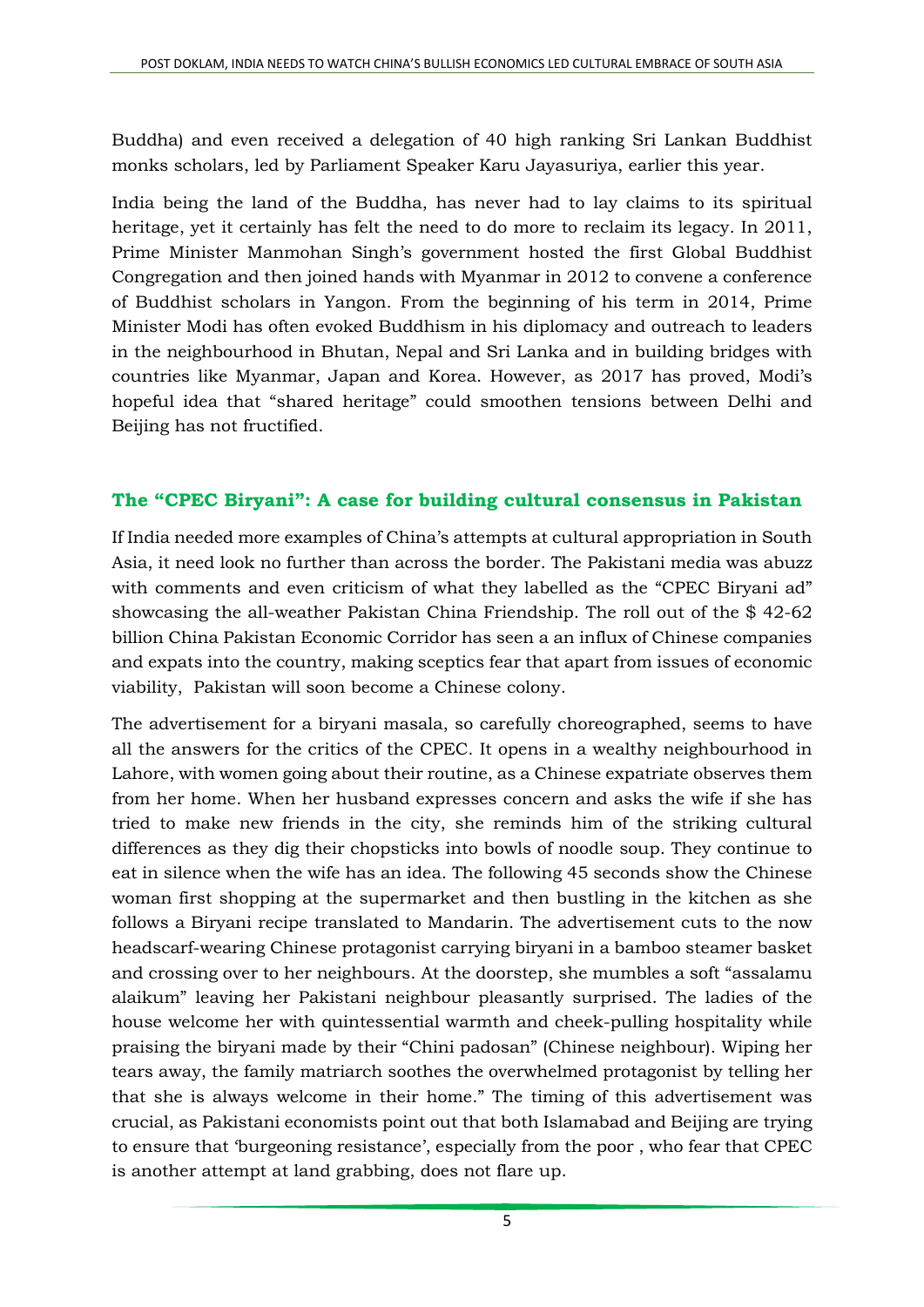#### **Sustaining Indian activism in South Asia**

While it would be premature to look at the competition for influence in South Asia as a zero sum game, Beijing's intervention in India's neighbourhood in 2017 has set off alarm bells. Nepal elected a "China-friendly government", which has promised to use Chinese investments to build up infrastructure including links across the Tibet-Nepal border. The signing over of Sri Lanka's Hambantota port to China and Maldives finalising a free trade agreement with Beijing are all parts of China's bullish embrace of the region. Ex Maldivian [President](http://www.thehindu.com/news/national/ex-president-flags-presence-of-chinese-warships-in-male/article19582196.ece) Nasheed, visiting India in August, had warned of the presence of Chinese warships in Male, while [saying](http://indianexpress.com/article/india/nasheed-snubs-china-india-maldives-ties-over-2000-years-4813887/) that Doklam had put smaller countries in the region in an uncomfortable spot, with most not wanting to pick sides.

Talking about China's support to Myanmar on the Rohingya issue, the head of a visiting delegation from Bangladesh told scholars in IDSA:

"The common man in Bangladesh has no expectations from China on the Rohingya issue but much disappointment from the Indian side. In fact Bangladesh is enthusiastic about the BRI and is looking at an increased Chinese footprint in the country. Beijing's social investments, with the jump in the number of language centres, large exchange of students and rapid expansion of soft power are being welcomed by Dhaka. China is looking at an entry into the Bay of Bengal and the Indian Ocean Region through deep sea port facilities and hence has made commercial, strategic and social inroads into Bangladesh."

This is the harsh reality in South Asia today that India has to contend with. India's [recent](http://www.colombopage.com/archive_17B/Sep09_1504972523CH.php) [activism](https://www.ndtv.com/india-news/india-announces-taking-up-116-high-impact-projects-in-afghanistan-1753542) with [partner](http://economictimes.indiatimes.com/news/politics-and-nation/india-collaborating-with-russia-for-nuclear-power-plant-in-bangladesh/articleshow/60767263.cms) [countries](http://www.dailypioneer.com/todays-newspaper/dhaka-wants-indias-big-role-in-resolving-rohingya-crisis.html) in South Asia bilaterally and through regional groupings like [BIMSTEC](http://indiatoday.intoday.in/story/bimstec-for-prioritising-fast-tracking-areas-of-cooperation/1/1048918.html) is a step in the right direction and needs to be sustained. In a majority of conferences in New Delhi, the most common refrain heard from South Asian experts (except Pakistan), is that "India needs to do more". This is positive news for India. Despite China's strategic push, economic dole outs and attempts at cultural appropriation, it is India which South Asian countries have expectations of and feel comfortable enough to complain to. The relationship goes beyond the transactional. Yet, India would do itself no good if it took these expectations for granted.

As we head into 2018, a former Foreign Secretary's words after the de-escalation in Doklam carry an important lesson. She said: "if there's a clear winner, it must be Bhutan, for it won peace." The Doklam template was one of mutual respect between Bhutan and India and that needs emulation in all aspects of India's dealings with the countries in the region. It is clear that the Chinese military is not the only threat India needs to watch out for in South Asia. China's meticulous and bullish economic and cultural embrace will have long term implications for the region.